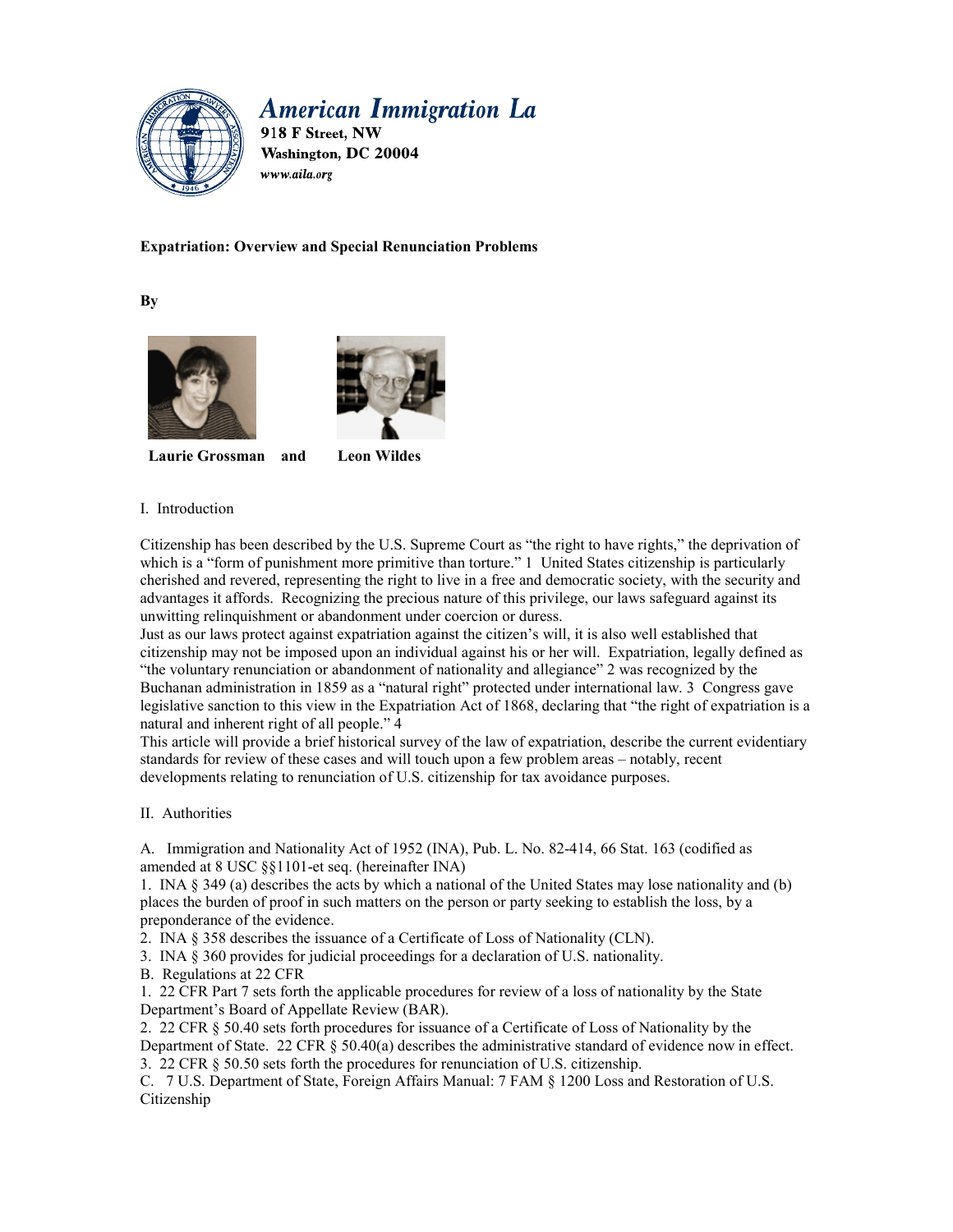1. 7 FAM § 1216 describes evidence of involuntariness.

2. 7 FAM § 1218.1 lists indicia of intent to relinquish U.S. citizenship.

3. 7 FAM § 1231 describes the procedure for administrative review of a Certificate of Loss of Nationality by the Department of State.

4. 7 FAM § 1232 describes the appeal process before the Board of Appellate Review.

5. 7 FAM § 1253 sets forth the requirements for renunciation.

6. 7 FAM § 1254 describes special renunciation problems.

7. 7 FAM § 1260 explains in detail the statutory bases for loss of nationality.

III. Key Considerations: Overview of the Law on Loss of Nationality

A. The Statutory Basis for Loss of Nationality

Section 349 of the INA provides that a person who is a national of the United States (whether by birth or naturalization) shall lose such nationality 5 by performing certain acts voluntarily, and with the intention of relinquishing U.S. nationality. 6 The statutory acts, in brief, include: 7

1. obtaining naturalization in a foreign state;

2. taking a formal oath of allegiance to a foreign state;

3. entering, or serving in, the armed forces of a foreign state as an officer, or while such foreign state is engaged in hostilities against the United States;

4. accepting, serving in, or performing the duties of any office, post, or employment under the government of a foreign state;

5. making a formal renunciation of nationality before a diplomatic or consular officer of the United States in a foreign state;

6. making a formal written renunciation of nationality in the United States in time of war, and;

7. committing any act of treason against the United States.

The statute places the burden of proof squarely on the shoulders of the person or party claiming that the loss occurred and creates a rebuttable presumption that a person who has performed one of the enumerated expatriating acts, has done so voluntarily. 8

A substantial body of federal court precedent is reflected in the current state of the law on deprivation of citizenship. For a loss of nationality to be found under INA § 349, findings of fact and law must be made with respect to three constitutionally mandated prerequisites:

1. that the individual validly performed a statutory expatriating act;

2. that such act was voluntarily performed; and

3. that such act was performed with a specific intent to relinquish United States citizenship.

B. Finding of Loss of Nationality

The following discussion centers on the body of case law which has evolved predominantly through decisions in the federal courts, the Board of Appellate Review (hereinafter BAR) and various State Department guidelines and pronouncements. Note that although jurisdiction to determine citizenship issues for persons in the United States may vest simultaneously with the Attorney General (arising in the context of a claim to U.S. citizenship in deportation proceedings), few recent decisions before the Board of Immigration Appeals specifically address loss of nationality issues.

The three prerequisites to establishing that a loss of nationality occurred will be addressed seriatim. 1. Performance of a Valid Expatriative Act

Pursuant to INA § 349(b) noted above, the party claiming the loss bears the burden of proving that the expatriating act was performed. Furthermore, in order for the act to have been a valid act, it must have been performed in conformity with applicable legal principles, since the right of citizenship should not be destroyed by an ambiguity. 9 Determining whether the expatriative act (e.g., obtaining naturalization in a foreign state or making a formal renunciation of nationality) was performed turns on a simple factual inquiry, and is therefore rarely the issue in loss of nationality cases.

2. Voluntariness of the Expatriative Act

Proving that the expatriative act was voluntarily performed has been held to be constitutionally required. 10 In Nishikawa v. Dulles, the issue of voluntariness was raised by a Japanese-American who was held to have lost U.S. citizenship by serving in the Japanese army during World War II. The Supreme Court held that the government had the burden of proving the voluntariness of the expatriating act by clear, convincing and unequivocal evidence. Congress subsequently amended INA § 349, creating a rebuttable presumption that the individual performing the expatriating act does so voluntarily, and shifting the burden back to the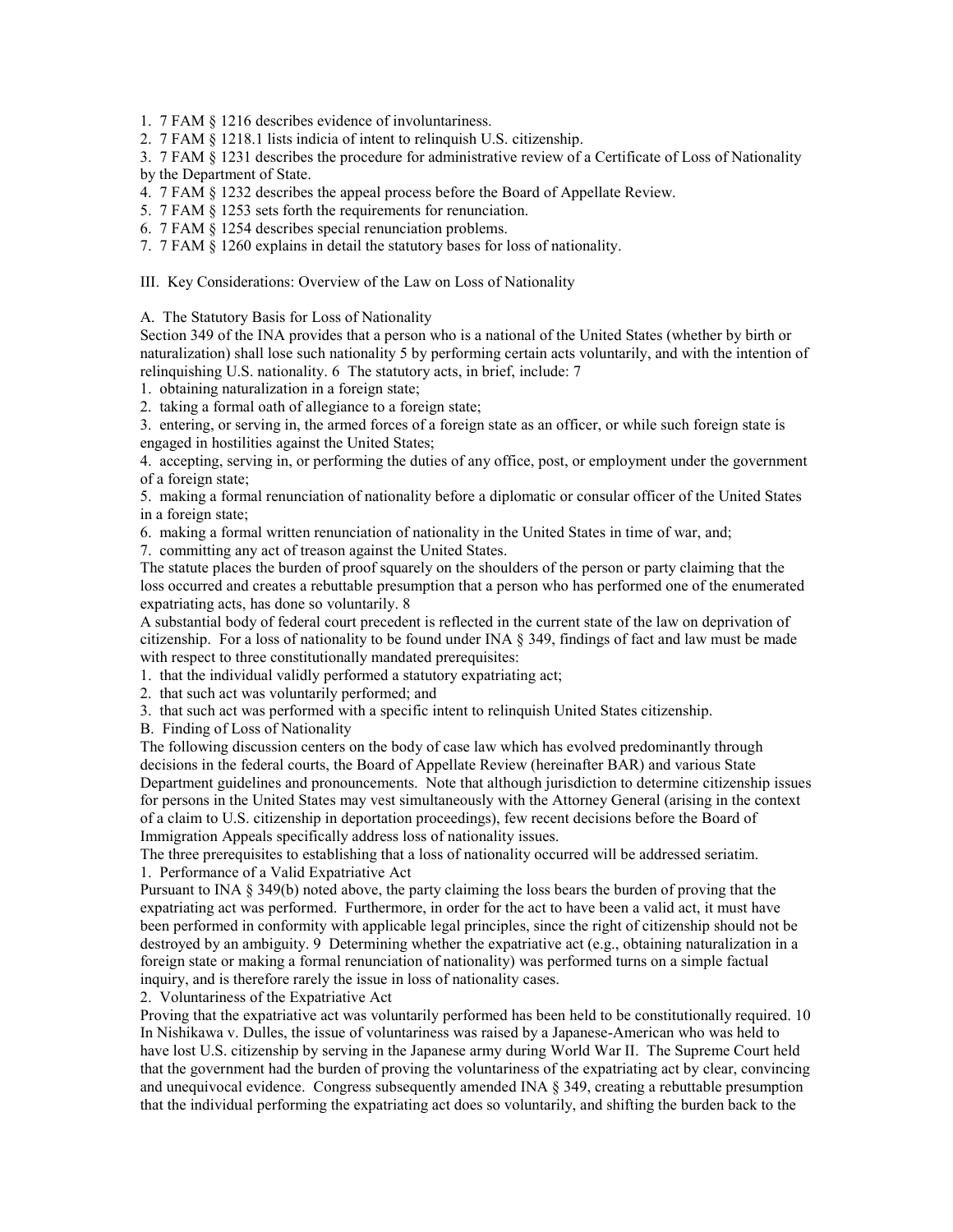party contesting the loss. The presumption of voluntariness may be rebutted by establishing, by a preponderance of the evidence, that the act was not freely performed. Lack of "free will" may result from coercion or duress, from lack of capacity to perform the act, or other circumstances bearing on voluntariness.

Establishing that an act was performed involuntarily is extremely difficult, and cases finding that the presumption of voluntariness has been adequately rebutted are rare. Absence of free will has been found in the following cases: where the individual lacked the mental capacity to perform a voluntary rational act at the time citizenship was renounced, 11 where a minor child renounced U.S. citizenship as a result of parental, religious and economic pressure amounting to duress, 12 and where the individual remained abroad, beyond the time permitted under prior citizenship law, in order to care for a terminally ill relative. 13

Perhaps the most frequent claim bearing on the voluntariness of an expatriative act, is that citizenship status was put in jeopardy (usually by naturalization in a foreign state) as the result of economic duress so extreme that the need for self-preservation robbed the act of its essential voluntary nature and negated free choice. Accordingly, most successful claims of economic duress have involved the type of dire economic plight imposed upon an individual as a result of the chaos of war, where an expatriating act was performed to obtain money "in order to live." 14 Few parties claiming economic compulsion have prevailed in recent years.

In finding that the presumption of voluntariness of the act has not been rebutted, decisions have frequently relied on the language of Jolley v. INS 15 that "opportunity to make a decision based upon personal choice is the essence of voluntariness." The Jolley decision distinguished the facts presented in Nishikawa v. Dulles 16 in which Nishikawa was forced by Japanese penal law to join the Japanese army, thus committing an expatriative act. In finding that Jolley's expatriating act was in no way compelled by law, but rather was based upon personal choice, the U.S. Court of Appeals for the Fifth Circuit found that his renunciation of U.S. citizenship (for the purpose of avoiding military service based on moral grounds) was purely voluntary.

The individual's failure to pursue alternatives to relinquishing U.S. citizenship has been given substantial weight in decisions in which the defense of duress was presented. For example, in Richards v. Secretary of State, 17 appellant Richards had applied for employment with the Boy Scouts of Canada. Upon being advised that he would be required to obtain Canadian citizenship as soon as he became eligible, he declared his intention to become a Canadian citizen, and subsequently naturalized to Canadian citizenship in 1971. The circuit court found that despite the fact that Richards was required to obtain Canadian citizenship in order to retain his job, he had not established that any hardship would result if he failed to attain Canadian citizenship, as he had other possibilities for employment. The court stated that:

. . .it does not appear that, upon becoming aware that he would have to renounce his United States citizenship in order to acquire Canadian citizenship, Richards made any attempt to obtain employment that would not require him to renounce his United States citizenship. Nor does it appear, based on his past employment history in Canada, that such an attempt would have been futile. . . . There was no evidence that he was under any particularly onerous financial obligations. In short, the evidence in the records amply supported the district court's finding that Richards became a Canadian citizen purely for the purpose of career advancement. In any event, it falls far short of establishing economic duress. 18 The Richards decision goes on to state as follows:

The cases make it abundantly clear that a person's free choice to renounce United States citizenship is effective whatever the motivation. Whether it is done in order to make more money, to advance a career or other relationship, to gain someone's hand in marriage, or to participate in the political process in the country to which he has moved, a United States citizen's free choice to renounce his citizenship results in the loss of that citizenship.

We cannot accept a test under which the right to expatriation can be exercised effectively only if exercised eagerly. We know of no other context in which the law refuses to give effect to a decision made freely and knowingly, simply because it was also made reluctantly. Whenever a citizen has freely and knowingly chosen to renounce his United States citizenship, his desire to retain his citizenship has been outweighed by his reasons for performing an act inconsistent with that citizenship. 19

Similarly, appellants pleading economic duress before the BAR have experienced little success. For example, the decision in Matter of P-G-S- 20 involved an appellant who worked for a child care program funded by the Canadian government, which required him to obtain Canadian citizenship or lose his position. The appellant alleged that the child care job he held was the sole source of his income, that he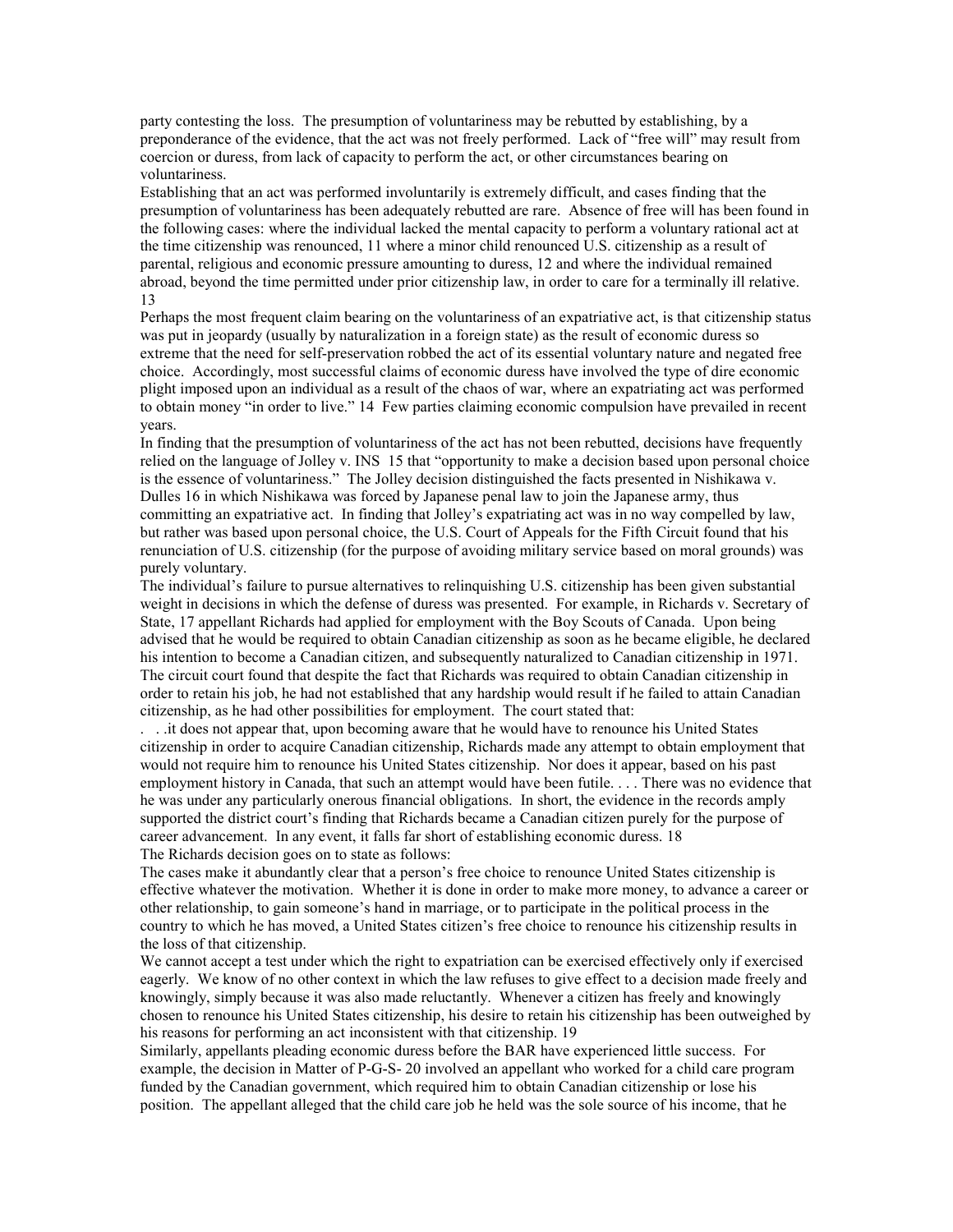had no training to obtain a job in a different field, and that he did not have resources to return to the United States. Accordingly, he argued he had no viable alternative to obtaining naturalization in Canada. While acknowledging that economic duress may render an expatriating act void under the principles set forth in Stipa v. Dulles and Insogna v. Dulles, 21 the Board concluded that:

. . .the theory that merely some degree of economic hardship need be shown is totally inconsistent with the proposition, which we consider sound, that only the most exigent circumstances may excuse doing an act that places the priceless right of citizenship in jeopardy.

Accordingly, the Board found that:

. . .appellant's plight, if plight it was, fell short of "dire." In brief, it appears to us that, as a matter of law, appellant had a choice between jeopardizing his United States nationality and attempting to solve his economic and career problems in ways that would not have caused his expatriation. If one has a viable alternative to doing an expatriative act, there is no duress. 22

More recently, the BAR has found that the defense of duress was not sustained in a wide array of fact patterns presented by appellants, including: where considerable pressure to renounce citizenship had been brought to bear by the political party which had supported appellant's qualification as a candidate for the Guatemalan presidency, 23 where extreme duress was alleged as the result of marital devotion 24 and where an attorney alleged that he was required to renounce U.S. nationality in order to pursue his career as a public prosecutor in Germany. 25 In these and like cases, the BAR found that the pressures that allegedly forced appellant into renunciation were "entirely self-generated." 26

In one of the few recent cases in which voluntariness was found lacking, the case was remanded for vacation of the CLN where it was shown that at the time of renunciation, the individual was delusional as suffering from traumatic stress. 27 The State Department has also found economic, political and social duress to exist in the case of six individuals who had traveled to Israel in the 1970s under the belief that they would be granted Israeli citizenship. When such citizenship was refused, the individuals renounced U.S. citizenship in order to avoid deportation and separation from their families in Israel. The State Department vacated the CLNs. 28

3. Intent to Relinquish U.S. Citizenship: Pre-1990 Cases

Historically, the requirement that intent to relinquish U.S. nationality be proven has provided the most fertile area for litigation in loss of nationality cases. In response to a series of important cases which imposed an increasingly onerous burden on the government to prove subjective intent, in 1990, the Department of State radically altered its manner of assessing the issue of intent in these matters, creating a sharp division in the cases. Preliminarily, we will look at the cases prior to 1990, as they provided the legal foundation for this third prong of the test in loss of nationality cases.

Commencing in 1967 with the landmark Supreme Court case Afroyim v. Rusk, 29 an essential tenet of the law relating to expatriation has been that citizenship cannot be terminated unless the citizen "voluntarily relinquishes" citizenship. Afroyim held that under the 14th Amendment to the U.S. Constitution all persons born or naturalized in the United States are citizens of the United States, and that Congress lacks the power to deprive a citizen of this constitutionally bestowed right without his or her assent. A Statement of Interpretation by Attorney General Ramsey Clarke in 1969 further provided that, in accord with Afroyim, it was necessary to ascertain the citizen's intent at the time the expatriative act occurred. The Attorney General stated that Afroyim made it clear that an act:

which does not reasonably manifest an individual's transfer or abandonment of allegiance to the United States cannot be the basis for expatriation. . . ."Voluntary relinquishment" of citizenship is not confined to a written renunciation, as under section  $349(a)$ ... of the Act. It can also be manifested by other actions declared expatriative under the Act, if such actions are a derogation of allegiance to this country. 30 Pursuant to the Attorney General's statement, guiding principles were developed to assist the Department of State in determining when an action was "in derogation of allegiance" to the United States. These guidelines, incorporated into the Foreign Affairs Manual, included a list of acts, the voluntary performance of which would be considered highly persuasive evidence of intent to relinquish citizenship. Those acts mostly paralleled the current statutory provisions, and included: naturalization in a foreign state, a meaningful oath of allegiance to a foreign state, service in the armed forces of a state engaged in hostilities against the United States, and service in an important political post in a foreign government. 31 Subsequent editions of the Foreign Affairs Manual expanded upon these examples of intent. The acts listed as evidencing intent to relinquish U.S. nationality included: registration with the authorities of the foreign country of residence as an alien or as a citizen of the foreign country or holding documents issued by the foreign country; indicia of intent to retain U.S. nationality included: registration or documentation as a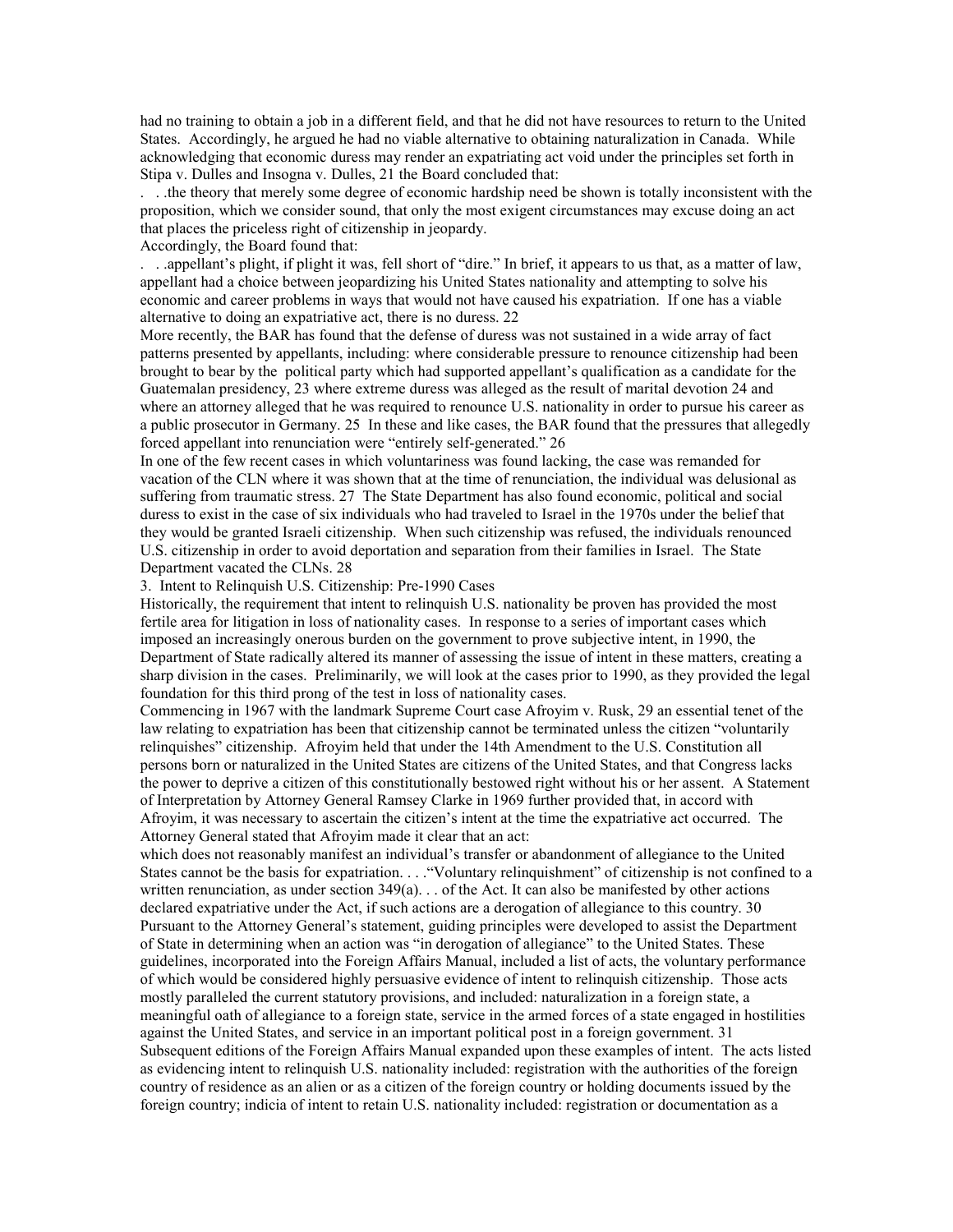United States citizen, registration of one's children as United States citizens, consultation with a U.S. official regarding the effect of the expatriative act in question, and attempts to avoid performance of the expatriative act. 32

Any remaining doubts as to whether a specific finding of intent to relinquish citizenship was constitutionally mandated were eliminated by the Supreme Court decision in Vance v. Terrazas. 33 The Court reaffirmed that for loss of nationality to be found the ". . .trier of fact must in the end conclude that the citizen not only voluntarily committed the expatriating act prescribed in the statute, but also intended to relinquish citizenship." 34 The Court went on to conclude that it was the government's burden to prove such intent, which could be "expressed in words or . . . found as a fair inference from proven conduct," by a preponderance of the evidence. 35

In the wake of the Terrazas decision, the Foreign Affairs Manual guidelines were revised yet again, adding that acts which would be considered to evidence intent to retain American citizenship included the continued use of a U.S. passport and the performance of rights and duties of a United States citizen, such as voting, filing and paying income taxes. On the other hand, evidence of intent to relinquish one's U.S. citizenship would be indicated by the exclusive use of a foreign passport or application for a U.S. visa, making statements denying U.S. citizenship in connection with tax, employment or financial records, taking part in the political life of the foreign state, failing to maintain documentation for one's self and one's children as U.S. citizens, and failing to fulfill the obligations of U.S. citizenship, such as filing taxes or registering for military service. 36

As Attorney General Clarke's statement indicated, the "intent" that must be proven by the party claiming the loss is the intent to relinquish nationality at the time the expatriative act is performed. Accordingly, as issues of loss of nationality have arisen perhaps most frequently in the context of naturalization in a foreign state, there has been a sharp division in the outcome of such cases depending on whether or not the foreign state demands the express renunciation of any previous allegiance. However, "knowing or believing that an act might result in loss of citizenship is not the same thing as intending to give up that citizenship." 37 The evidence which is most probative dates from the time period surrounding performance of the expatriative act. A formal statement renouncing United States citizenship which was made contemporaneously with the expatriative act would, therefore, be powerful evidence of intent to relinquish U.S. nationality.

With respect to naturalization in a foreign state where the oath of allegiance did not contain a renunciatory oath, judicial criteria have required a review of circumstantial evidence relating to intent. Thus, in cases prior to 1990, acts which were claimed to be inconsistent with United States citizenship – such as entering the armed forces of the foreign state, holding oneself out as a citizen of the foreign state, use of travel documents of the foreign country to the exclusion of a U.S. passport, etc. – were carefully and comprehensively reviewed, along with all other circumstances which might be relevant to the individual's intent at the time the expatriating act occurred.

The authority adjudicating the claim, whether in administrative or judicial proceedings, has also looked to the individual's failure to discharge or exercise duties and rights of United States citizenship subsequent to obtaining foreign citizenship. For example, a strong case of intention to retain U.S. citizenship may often be made out if the individual continues to discharge the obligations of U.S. citizenship (paying U.S. taxes, voting in U.S. elections, etc.) However, failure to discharge the duties of citizenship does not necessarily establish that intent to relinquish U.S. citizenship was present. 38 As noted by the BAR in Matter of R-A-R-

[i]n the Board's experience it is not atypical behavior for an American citizen who obtains the citizenship of a foreign country like Canada, to be negligent about the rights and responsibilities of United States citizenship. 39

 On the other hand, naturalizing to foreign citizenship which included making an oath or declaration renouncing former nationality or allegiance, was generally deemed to be sufficient to establish the individual's intention to relinquish U.S. nationality. 40 The motivation for taking the renunciatory oath has been found to be irrelevant. 41 Furthermore, the renunciant's subsequent conduct did not ordinarily raise sufficient reasonable doubt about the intent manifested in making the oath to warrant a finding that U.S. nationality was retained. Thus, in nearly every pre-1990 BAR 42 case which involved foreign naturalization with a renunciatory oath, the Board found that the government had sustained its burden of proving that a loss of nationality had occurred, and that intent to relinquish was expressed by virtue of the appellant's declaration renouncing allegiance to the United States.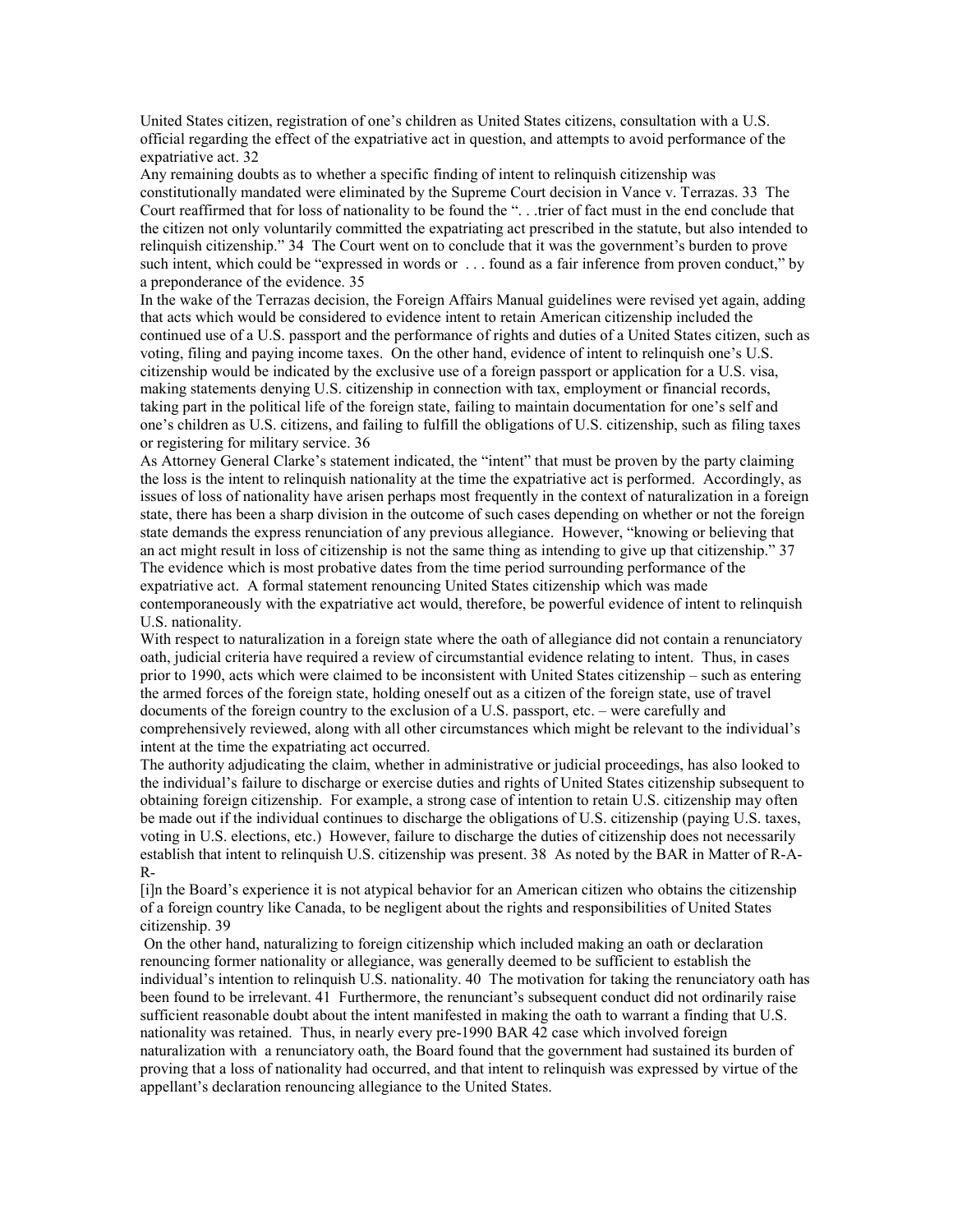Occasionally, however, the renunciant's carelessness in important matters has worked to his or her advantage when alleging that a renunciatory oath lacked the requisite intent. For example, in Parness v. Shultz, 43 the court found that where an Israeli naturalization application had been completed for the appellant by a clerk, and where the appellant's personality and demeanor supported his testimony that he operated his personal life with "trust and naivete," the government had not borne its burden of proving intent to relinquish U.S. citizenship. The court found that appellant acted with "gross negligence" in taking a renunciatory oath, but that due to the unique circumstances of the case, the government's burden of proof had not been met. 44

4. The Evidentiary Standard Under the Department of State 1990 Cable

On April 16, 1990, the Department of State sent a cable to all diplomatic and consular posts which radically altered its procedures in the processing of loss of nationality cases. 45

Noting that "on one level, the general legal standard for deciding loss of citizenship cases is deceptively simple. . ." the Department nevertheless characterized the issue of proving intent as "inherently and uniquely difficult." Treating its manner of reviewing evidence in such cases as principally a "management issue," the Department explained that "changes in interpretation of citizenship law have made cases progressively more difficult to manage...we must look to substantial changes in the process if we are to provide equitable, timely and defensible decisions."

The heart of the cable is found at paragraph 5, which establishes a "uniform administrative standard of evidence" for the review of loss of nationality cases by the State Department. Essentially, it creates a presumption that U.S. citizens intend to keep their citizenship when performing certain expatriating acts. This assumption will be considered inapplicable only in five enumerated circumstances:

"– When the individual has taken a policy level position in a foreign state per Section 349(a)(4), INA; – When the individual has formally renounced U.S. nationality before a U.S. consular officer as described in Section  $349(a)(5)$ , INA;

– When the individual has been convicted of treason per Section 349(a)(7), INA;

– When the individual has performed an act potentially expatriating by statute and when the proven conduct is so inconsistent with allegiance to the United States as to compel the conclusion that the intent to relinquish was present. (The Department states that it envisions cases in this category would be quite rare and would involve fact situations substantially beyond pro forma disavowals of allegiance to the U.S.); or – When an individual has performed an act potentially expatriating by statute and formally advises the consular officer in writing that his or her intent was to relinquish U.S. nationality." 46

The effect this cable has had on this area of law is dramatic, as illustrated by the following statistics: · The Board of Appellate Review (which in 1988 and 1989 issued over 20 decisions per year on loss of nationality) reported on some 16 cases before it in 1990: of these, three appeals were dismissed as timebarred, three vacated the CLN at the request of the Department of State based on the new evidentiary standards, eight reversed findings of loss of nationality and two affirmed findings of loss of nationality but were later reversed on motion.

· In 1991, the Board of Appellate Review reported only three cases: one appeal was dismissed as timebarred, one reversed the finding of loss and one (a case involving a child abductor) affirmed the finding of loss.

· An additional 23 cases were reported by the BAR between 1992 and mid-1998. These cases demonstrate that it is still possible, although difficult, to prove that loss of nationality occurred. For the nine individuals for whom specific findings of fact were made that they had expatriated themselves (i.e., not including dismissals of appeals as being time-barred), seven of them had made formal renunciations pursuant to INA  $§349(a)(5)$ . 47 The other two, both of whom had obtained naturalization as Korean citizens, had made formal statements before a U.S. Consular Officer that the foreign naturalization was accomplished with the intention of relinquishing U.S. citizenship. 48

The losing appellants in these cases all fell within the stated exceptions to the new evidentiary standards. The principal argument made was that as the result of economic or other severe duress, the expatriating act was not voluntary. In affirming the Department's determination of loss of nationality in these cases, the BAR found that duress was not proven. 49 Moreover, the Board held, motivation does not negate intent as long as the individual has exercised a conscious purpose. 50

In conclusion, in the absence of a formal renunciation or statement before a consular officer (which is still an effective means of divesting oneself of U.S. nationality), it has become increasingly difficult to prove that loss of nationality has occurred. Indeed, in 1995, Secretary of State Warren Christopher found these loss of nationality cases to be so difficult for the government to prove that he suggested that: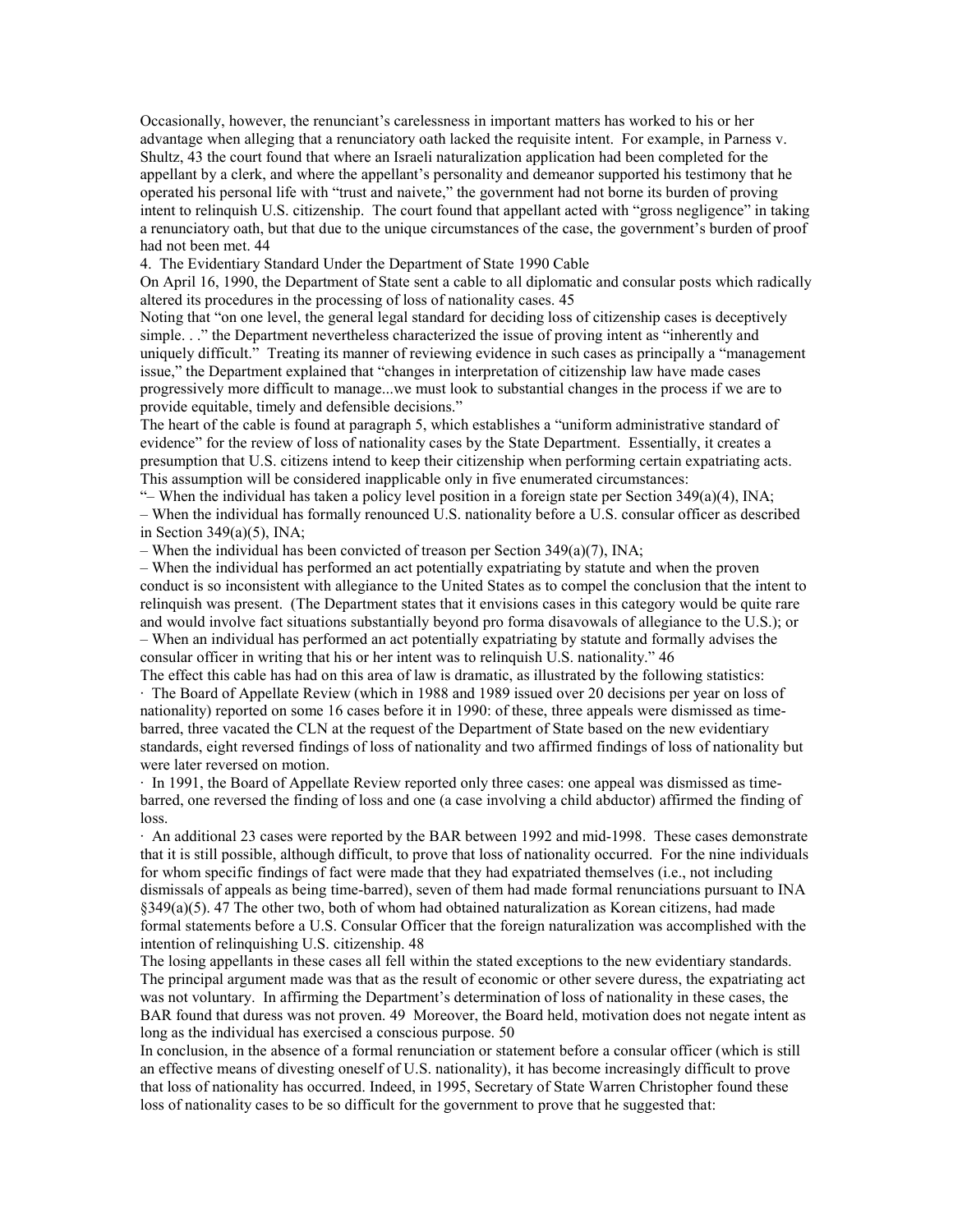. . .It is no longer possible to terminate [an] American's citizenship without the citizen's cooperation. The laws should be amended to reflect this reality. We intend to propose new legislation that would require American citizens to expressly renounce U.S. citizenship before a consul as the only means to divest themselves of U.S. citizenship in all cases other than those in which the individual assents to loss and thus allow the Congress to assess the policy dimensions of such a change. . . 51

Note that even in cases in which a formal renunciation of citizenship under INA  $\S$  349(a)(5) has taken place, the renunciant may still be able to show that the act was involuntary, or that due to a lack of capacity, it was performed without understanding and thus without the requisite intent. 52

#### C. Effective Date of Loss

The effective date of the loss of citizenship is the date on which the expatriating act occurred, if accompanied by the requisite intent to relinquish, regardless of when the CLN is issued. 53 However, the approval of a CLN by the Department of State constitutes a final administrative determination of loss of nationality which is subject to judicial review. 54

#### IV. Problem Areas

As former Secretary of State Warren Christopher noted, it is no longer possible to terminate an American's citizenship without his or her cooperation. 55 For the citizen who wishes to clearly manifest intent to relinquish U.S. nationality through a formal renunciation procedure, a prescribed procedure must be followed: The oath of renunciation must be executed (1) in the presence of a diplomatic of consular officer (2) outside the United States and (3) in the precise form prescribed by the Secretary of State. 56 Formal renunciation of citizenship presents some additional problems in the following areas: A. Minors

There is no legal minimum age under which renunciation is not permitted. However, consuls adhere to the common law principal that a child under seven years of age is not capable of understanding. In addition, an arbitrary age limit of 14 years of age is set under which understanding must be proven by substantial evidence. For any minor (under age 18), the consular officer is advised to take special measures (such as by conducting a private interview with the minor) to ensure that the act is voluntary and not under duress of a parent or guardian. 57

B. Mental Incompetence

If the mental competency of a would-be renunciant is in question, the consular officer is directed to gather background information to ascertain mental state and assure voluntariness of the act. This includes medical statements, information from local authorities, family members and neighbors. 58

### C. Prisoners

Consular officers are directed to explain to prisoners that renouncing U.S. citizenship will not exempt them from prosecution in the United States, and should explain prison transfer treaties. The oath should be administered on consular premises, rather than in prison. 59

D. Renunciation for Tax Avoidance

Individuals who give up their U.S. citizenship in order to avoid U.S. taxes may incur tax consequences under Internal Revenue Code § 877, which taxes certain former U.S. citizens on U.S. source income for a period of ten years after giving up their citizenship. 60 The Foreign Affairs Manual directs consular officers to apprise renunciants of this possibility and suggest they contact the Office of International Operations of the IRS for further information. 61

Furthermore, pursuant to the Health Insurance Portability and Accountability Act of 1996, 62 the reach of IRC § 877 was significantly expanded. The "expatriation tax" now applies to certain long-term residents whose U.S. residency has been terminated, 63 and the categories of income and gains that are treated as "U.S. source" income have been enlarged. The motive of tax avoidance is presumed for certain individuals of substantial means, and under the new rules, individuals giving up citizenship after February 5, 1995 must provide the following information to the IRS:

- 1. The person's tax identification number (usually his/her social security number);
- 2. The principal foreign residence mailing address;
- 3. The foreign country in which the individual is residing;
- 4. The foreign country of which such individual is a citizen; and

5. For individuals having a net worth in excess of \$500,000, information detailing their assets and liability. In addition to the above, immigration-related legislation passed in 1996 subjected these "taxpatriates" to rules affecting not just their finances, but their ability to enter the United States. The Illegal Immigration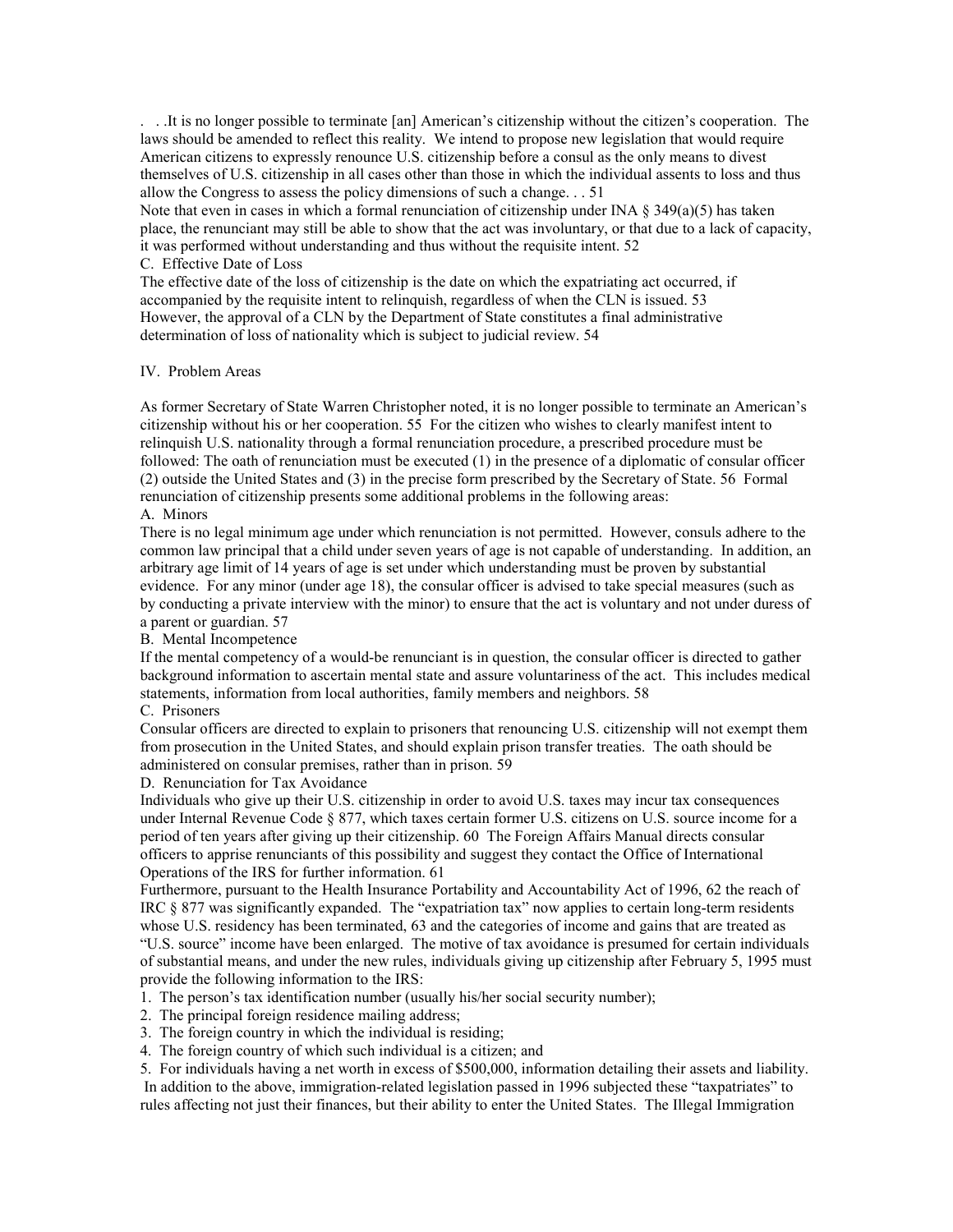Reform and Immigrant Responsibility Act of 1996 64 (IIRAIRA) significantly expanded the grounds for excluding aliens from the United States. Among other provisions, it rendered excludable "any alien who is a former citizen of the United States who officially renounces United States citizenship and who is determined by the Attorney General to have renounced United States citizenship for the purpose of avoiding taxation. . ." 65 This amendment applies only to individuals who renounced United States citizenship on or after the effective date of the Act, September 30, 1996.

From the outset, the State Department acknowledged that application of the new bar was ". . .beset with operational complications. At least three agencies play a role in the implementation of this section...The role of the Department and the consular officer is very limited in implementing this ground of ineligibility. . ." 66 Indeed, to date it does not appear that the DOS has refused any visas under  $\S 212(a)(10)(E)$ , nor has the INS written regulations to enforce the new provisions. Accordingly, it remains unclear how key terms such as "officially renounces" and "for the purpose of avoiding taxation" will be interpreted. To implement the requirement that persons losing citizenship report certain information to the IRS, the State Department cabled all consular posts in November 1996, advising them to collect the required information (social security number, etc.) and to include it in any CLN package sent to the Department for review. 67 This cable also set forth the text of a new "Statement of Understanding" which all renunciants are now required to complete. It specifically acknowledges that if the renunciation is determined by the Attorney General to be motivated by tax avoidance, the renunciant may be found excludable. Subjects of loss of nationality are free to submit any supplemental statements they wish to make in the loss of nationality documentation process.

The cable further provides that it is the IRS that will determine whether an individual falls within one of the exempt categories under the tax law. Consular posts will not make that determination, nor will they determine whether tax avoidance was the motivation for loss of citizenship. If a final determination is made by the Attorney General that renunciation of U.S. citizenship was for the purpose of avoiding U.S. taxation, this determination will be placed in the computer system so that consuls and border posts have the information available to them. Note that, in accordance with the Health Insurance Portability and Accountability Act of 1996, the IRS already publishes a quarterly list in the Federal Register providing the names of individuals losing U.S. citizenship within the meaning of INA § 877(a).

As previously noted, the new tax provisions "presume" a tax avoidance motive for certain individuals. Under the IRS rules, an individual will be treated as having a principal purpose to avoid taxes if: the average annual net income of such individual for the period of five taxable years ending before the date of the loss of U.S. citizenship is greater than \$100,000, or the net worth of the individual as of such date is \$500,000 or more. 68

Tax avoidance will not be presumed if, within the one-year period beginning on the date of the loss of U.S. citizenship, an individual who meets any one of the criteria set forth below, submits a ruling request to the Internal Revenue Service to determine that such individual's loss of citizenship did not have as a principal purpose the avoidance of taxes:

· The individual became at birth a citizen of the U.S. and a citizen of another country and continues to be a citizen of such other country;

· The individual becomes (within a reasonable period after the loss of U.S. citizenship) a citizen of the country in which (i) such individual was born; (ii) such individual's spouse was born; or (iii) either of said individual's parents were born;

· The individual, for each year in the ten-year period ending on the date of loss of U.S. citizenship, was present in the U.S. for not more than 30 days; or

· The individual's loss of U.S. citizenship occurs before such individual attains the age of 18½. 69 It is important to recall that the new basis for a finding of inadmissibility under the Act applies only to those who have formally renounced U.S. citizenship after September 30, 1996 and other expatriates are not subject to this bar. Accordingly, former citizens who have committed expatriating acts that did not amount to a "formal renunciation" may try to prove that they expatriated themselves under one of the other statutory bases, for example by obtaining naturalization in a foreign state without formally renouncing U.S. nationality.

If presented with such a case, keep in mind that the burden of proof in loss of nationality cases is on the party claiming that the loss occurred. 70 This, coupled with the presumption that citizens intend to retain their citizenship in most instances 71 makes it difficult to meet the burden of proof for an individual trying to prove loss of citizenship in the absence of a formal renunciation. As previously noted, statements of intent which were contemporaneous with the expatriating act (but short of an "official" renunciation if